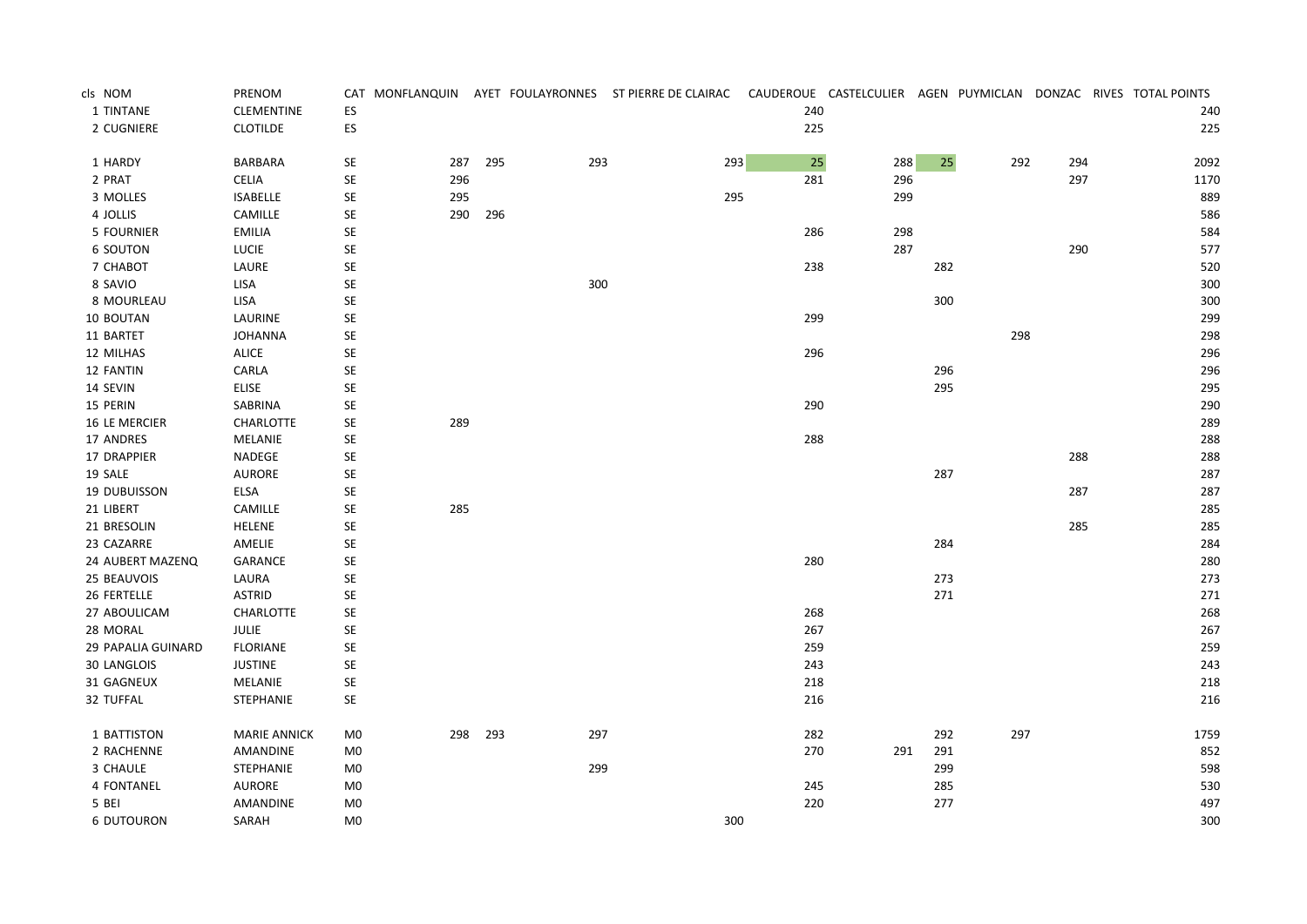| 6 MARTY                 | LAETITIA           | M <sub>0</sub> |     |     |     |     |     |     |     |     | 300 | 300  |
|-------------------------|--------------------|----------------|-----|-----|-----|-----|-----|-----|-----|-----|-----|------|
| 8 DREANO BOTSON         | ANGELINE           | $_{\text{M0}}$ |     |     |     |     |     |     |     |     | 289 | 289  |
| 9 DUPLAND               | <b>SOPHIE</b>      | M <sub>0</sub> |     |     |     |     | 287 |     |     |     |     | 287  |
| 10 MARTIN               | <b>CECILE</b>      | M <sub>0</sub> |     |     |     |     |     |     | 279 |     |     | 279  |
| 11 LADHUIE              | <b>ELODIE</b>      | M0             |     |     |     |     | 272 |     |     |     |     | 272  |
| 12 BOURDIOL             | <b>FLORIANE</b>    | M <sub>0</sub> |     |     |     |     | 260 |     |     |     |     | 260  |
| 13 MOUSTEU              | <b>BEATRICE</b>    | M <sub>0</sub> |     |     |     |     | 251 |     |     |     |     | 251  |
| 14 LABORDE              | <b>SOPHIE</b>      | M <sub>0</sub> |     |     |     |     | 246 |     |     |     |     | 246  |
| 15 DECAMPS              | FANNY              | M <sub>0</sub> |     |     |     |     | 228 |     |     |     |     | 228  |
| 16 MOURAO               | <b>BRIGITTE</b>    | M <sub>0</sub> |     |     |     |     | 209 |     |     |     |     | 209  |
| 1 D ANGIO               | MARLENE            | M1             |     | 299 |     | 298 | 297 |     | 294 | 300 |     | 1488 |
| 2 GERMON                | SONIA              | M1             |     |     |     | 299 | 294 |     | 297 |     |     | 890  |
| 3 VEZINET               | <b>STEPHANIE</b>   | M1             |     |     |     |     | 204 |     |     | 289 |     | 493  |
| 4 MENDLEVITCH           | JENNY              | M1             |     |     |     |     |     | 297 |     |     |     | 297  |
| 5 ZAIBAK                | <b>EMMANUELLE</b>  | M1             |     |     |     |     |     |     |     |     | 296 | 296  |
| <b>6 LAMBERT</b>        | NATACHA            | M1             |     |     |     |     | 295 |     |     |     |     | 295  |
| 7 TOUCHEFEU             | <b>MARIE LAURE</b> | M1             |     |     |     |     | 292 |     |     |     |     | 292  |
| 8 FORT                  | <b>DELPHINE</b>    | M1             |     |     |     |     |     |     |     |     | 291 | 291  |
| 9 FERRAN                | CAROLINE           | M1             |     |     |     |     |     |     |     | 285 |     | 285  |
| 10 DELIGNE              | STEPHANIE          | M1             |     |     |     |     | 283 |     |     |     |     | 283  |
| 11 BORGES GONCALVES     | <b>AURORA</b>      | M1             |     |     |     |     | 279 |     |     |     |     | 279  |
| 12 ROLLIN               | LINDA              | M1             |     |     |     |     |     |     | 278 |     |     | 278  |
| <b>13 DUPONT FORTIN</b> | <b>ANNE SOPHIE</b> | M1             |     |     |     |     | 266 |     |     |     |     | 266  |
| 14 RENARD LECAT         | PASCALINE          | M1             |     |     |     |     | 262 |     |     |     |     | 262  |
| <b>15 CHANUT</b>        | CAROLINE           | M1             |     |     |     |     | 261 |     |     |     |     | 261  |
| <b>16 RENEVIER</b>      | <b>AUDE</b>        | M1             |     |     |     |     | 241 |     |     |     |     | 241  |
| 17 MERIEAU              | <b>CECILE</b>      | M1             |     |     |     |     | 221 |     |     |     |     | 221  |
| 18 ROUCH                | <b>VIRGINIE</b>    | M1             |     |     |     |     | 217 |     |     |     |     | 217  |
| 19 SAVARY               | ISABELLE           | M1             |     |     |     |     | 205 |     |     |     |     | 205  |
| 20 MARMIE               | LAURELINE          | M1             |     |     |     |     | 202 |     |     |     |     | 202  |
| 1 MONTI                 | <b>VIRGINI</b>     | M <sub>2</sub> | 299 | 300 | 298 |     | 25  | 300 | 298 | 299 | 298 | 2117 |
| 2 VIVIES                | <b>DELPHINE</b>    | M <sub>2</sub> | 291 | 297 | 296 | 291 | 269 | 294 | 289 |     |     | 2027 |
| 3 TILATTI               | KARINE             | M <sub>2</sub> |     |     | 295 | 297 | 275 | 292 |     |     |     | 1159 |
| 4 MATHY                 | LAURENCE           | M <sub>2</sub> |     |     |     |     | 231 |     |     | 288 |     | 519  |
| 5 EDMOND                | <b>SYLVIA</b>      | M <sub>2</sub> |     |     |     |     | 227 |     | 275 |     |     | 502  |
| 6 BIAU                  | NELLY              | M <sub>2</sub> |     |     |     |     |     |     |     |     | 299 | 299  |
| 7 BARRAU                | SANDRA             | M <sub>2</sub> |     |     |     |     | 298 |     |     |     |     | 298  |
| 8 MARTY                 | ALEXANDRA          | M <sub>2</sub> |     |     |     |     |     |     |     |     | 295 | 295  |
| 9 LOUCHART              | <b>CHRISTINE</b>   | M <sub>2</sub> | 292 |     |     |     |     |     |     |     |     | 292  |
| 10 COTTIN               | ALEXANDRA          | M <sub>2</sub> |     | 291 |     |     |     |     |     |     |     | 291  |
| 11 VAN CANNEYT          | <b>BOUCHRA</b>     | M <sub>2</sub> |     |     |     |     |     | 290 |     |     |     | 290  |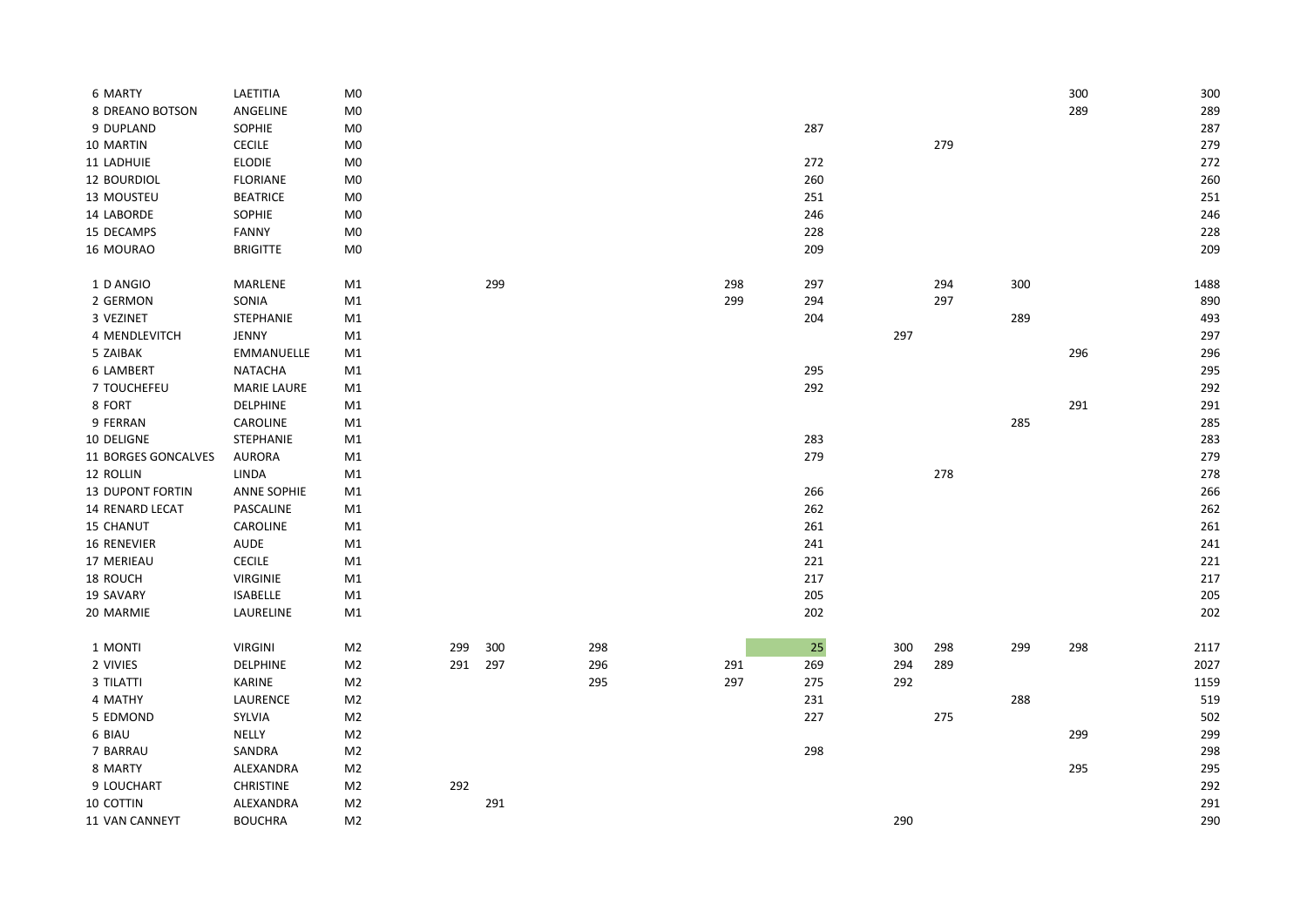| 12 GASPAROUX                | <b>CHRISTELLE</b>   | M <sub>2</sub> |     |     |     |     |        | 289 |     |     |     | 289  |
|-----------------------------|---------------------|----------------|-----|-----|-----|-----|--------|-----|-----|-----|-----|------|
| 13 CHENE                    | SABINE              | M <sub>2</sub> |     |     |     |     |        |     |     |     | 286 | 286  |
| <b>14 TIMMERMANS</b>        | RAPHAELE            | M <sub>2</sub> |     |     |     |     | 285    |     |     |     |     | 285  |
| 15 RAMPILLOU                | PASCALE             | M <sub>2</sub> |     |     |     |     | 284    |     |     |     |     | 284  |
| 16 RODRIGUEZ                | <b>DELPHINE</b>     | M <sub>2</sub> |     |     |     |     | 271    |     |     |     |     | 271  |
| 17 ROBERT                   | <b>CHRISTELLE</b>   | M <sub>2</sub> |     |     |     |     | 257    |     |     |     |     | 257  |
| <b>18 LADHUIE</b>           | <b>MARIE PIERRE</b> | M <sub>2</sub> |     |     |     |     | 256    |     |     |     |     | 256  |
| 19 BRAIDOTTI                | SANDRA              | M <sub>2</sub> |     |     |     |     | 254    |     |     |     |     | 254  |
| 20 CHAUVIGNE                | HELENE              | M <sub>2</sub> |     |     |     |     | 252    |     |     |     |     | 252  |
| 21 JEROME                   | <b>ISABELLE</b>     | M <sub>2</sub> |     |     |     |     | 242    |     |     |     |     | 242  |
| 22 GABRIELLI                | VALERIE             | M <sub>2</sub> |     |     |     |     | 237    |     |     |     |     | 237  |
| 23 JUEN                     | CAROLINE            | M <sub>2</sub> |     |     |     |     | 226    |     |     |     |     | 226  |
| 24 CUGNIERE                 | DELPHINE            | M <sub>2</sub> |     |     |     |     | 224    |     |     |     |     | 224  |
| 25 CASES                    | <b>CHRISTELLE</b>   | M <sub>2</sub> |     |     |     |     | 223    |     |     |     |     | 223  |
| 26 PISKURSKI                | MARIANNE            | M <sub>2</sub> |     |     |     |     | 213    |     |     |     |     | 213  |
| 27 DUBOIS                   | <b>MARINA</b>       | M <sub>2</sub> |     |     |     |     | 211    |     |     |     |     | 211  |
| 1 CAMPAGNOL                 | NATHALIE            | M3             |     | 294 | 294 | 294 | $25\,$ | 293 | 288 | 295 | 293 | 2076 |
| 2 LABAT                     | AGNES               | M <sub>3</sub> | 294 | 298 |     | 296 | 276    | 295 | 290 | 296 |     | 2045 |
| 3 BOUCHOU                   | LAURENCE            | M3             |     |     |     |     | 214    | 285 | 276 | 287 |     | 1062 |
| 4 DE PAOLI                  | CAROLINE            | M3             |     |     |     | 290 | 229    |     | 283 |     |     | 802  |
| 5 DA COSTA VALE             | <b>HELENE</b>       | M <sub>3</sub> | 300 |     |     |     |        |     |     |     |     | 300  |
| 5 PRADERE                   | LAURENCE            | M3             |     |     |     |     | 300    |     |     |     |     | 300  |
| 7 BUTTIGNOL                 | CORINE              | M <sub>3</sub> |     |     |     |     |        |     | 293 |     |     | 293  |
| 8 SAINT MARTIN              | YANNICK             | M3             |     |     |     |     | 289    |     |     |     |     | 289  |
| 9 BRUNEAU                   | <b>SOPHIE</b>       | M3             |     |     |     |     |        |     | 286 |     |     | 286  |
| 10 GRAULET                  | VERONIQUE           | M <sub>3</sub> |     |     |     |     | 278    |     |     |     |     | 278  |
| 11 CASTEX                   | <b>SOPHIE</b>       | M3             |     |     |     |     | 274    |     |     |     |     | 274  |
| 12 DE BORTOLI               | <b>MYRIAM</b>       | M <sub>3</sub> |     |     |     |     | 273    |     |     |     |     | 273  |
| 13 URTIZBEREA               | <b>JOCYA</b>        | M <sub>3</sub> |     |     |     |     |        |     | 270 |     |     | 270  |
| 14 ALBUGUES                 | <b>CHRISTINE</b>    | M3             |     |     |     |     | 258    |     |     |     |     | 258  |
| 15 SABY                     | NATHALIE            | M <sub>3</sub> |     |     |     |     | 255    |     |     |     |     | 255  |
| 16 TRESSENS                 | VERONIQUE           | M <sub>3</sub> |     |     |     |     | 250    |     |     |     |     | 250  |
| 17 ANZELIN                  | MARYSE              | M3             |     |     |     |     | 235    |     |     |     |     | 235  |
| <b>18 BENDICHE DESPLATS</b> | STEPHANIE           | M <sub>3</sub> |     |     |     |     | 234    |     |     |     |     | 234  |
| 19 GUILLON                  | <b>FREDERIQUE</b>   | M3             |     |     |     |     | 233    |     |     |     |     | 233  |
| <b>20 FONUEILLE</b>         | MARYSE              | M3             |     |     |     |     | 232    |     |     |     |     | 232  |
| 21 FONDRIEST                | VALERIE             | M <sub>3</sub> |     |     |     |     | 219    |     |     |     |     | 219  |
| 22 BENEITE                  | <b>CHRISTELLE</b>   | M <sub>3</sub> |     |     |     |     | 206    |     |     |     |     | 206  |
| 23 GRIMARD                  | <b>CHRISTINE</b>    | M3             |     |     |     |     | 203    |     |     |     |     | 203  |
| 24 LAMBERT                  | <b>NADIA</b>        | M <sub>3</sub> |     |     |     |     | 201    |     |     |     |     | 201  |
| 1 LUBREZ                    | <b>ISABELLE</b>     | M4             | 288 |     |     |     |        | 286 |     |     |     | 574  |